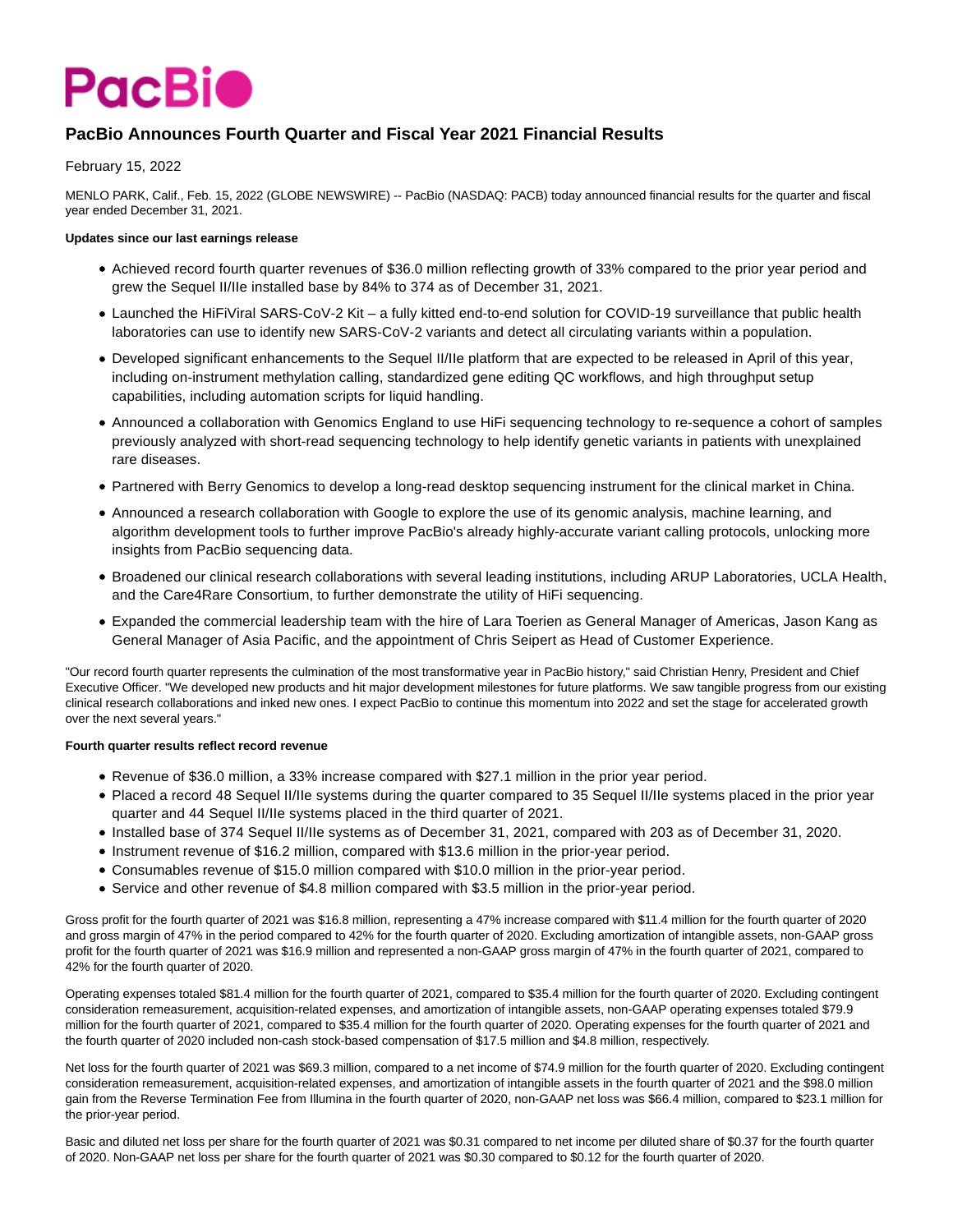Cash, cash equivalents, and investments, excluding short and long-term restricted cash, at December 31, 2021, totaled \$1,044.4 million, compared to \$318.8 million at December 31, 2020.

### **Fiscal year 2021 results**

- Revenue of \$130.5 million, a 65% increase compared with \$78.9 million in 2020.
- Placed 171 Sequel II/IIe systems during the year compared to 89 Sequel II/IIe systems placed in 2020.
- Instrument revenue of \$61.3 million, compared with \$34.3 million in 2020.
- Consumables revenue of \$52.2 million compared with \$31.1 million in 2020.
- Service and other revenue of \$17.0 million compared with \$13.5 million in 2020.

Gross profit for 2021 was \$58.9 million, representing an 81% increase compared with \$32.6 million for 2020 and gross margin of 45% compared to 41% for 2020. Excluding merger-related fair value inventory adjustments and amortization of intangible assets, non-GAAP gross profit for 2021 was \$59.3 million and represented a non-GAAP gross margin of 45%, compared to 41% for 2020.

Operating expenses totaled \$269.3 million, compared to \$137.0 million for 2020. Excluding contingent consideration remeasurement, acquisitionrelated expenses, and amortization of intangible assets, non-GAAP operating expenses totaled \$236.9 million, compared to \$137.0 million for 2020. Operating expenses for 2021 and 2020 included non-cash stock-based compensation of \$67.2 million and \$15.3 million, respectively. Excluding merger-related expenses, non-GAAP operating expenses included non-cash stock-based compensation of \$55.7 million in 2021 compared to \$15.3 million in 2020.

Net loss for 2021 was \$181.2 million, compared to a net income of \$29.4 million for 2020. Non-GAAP net loss was \$190.0 million, compared to \$102.6 million for 2020.

Basic and diluted net loss per share for 2021 was \$0.89, compared to net income per basic and diluted share of \$0.18 and \$0.17, respectively, for 2020. Non-GAAP net loss per share for 2021 was \$0.93 compared to \$0.62 for 2020.

### **Quarterly Conference Call Information**

Management will host a quarterly conference call to discuss its fourth quarter ended December 31, 2021, results today at 4:30 p.m. Eastern Time. Investors may listen to the call by dialing 1.888.366.7247, or if outside the U.S., by dialing +1.707.287.9330, using Conference ID # 3580907. The call will be webcast live and will be available for replay at PacBio's website at [https://investor.pacificbiosciences.com.](https://www.globenewswire.com/Tracker?data=JD55wdbaLIgVuBHcwgri4mBkjcl4uRwunb2EgjlbzqSVfFdGxnW1TZfTbAWHTPvbQ71YuRevDDr6LS17b6y2IN-ugHpqyazc4lJQrBP_rzqjL2B9wIcVTOs9wKkhkAMB7XnJuNtlu1W09j-XO4f86A==)

## **About PacBio**

Pacific Biosciences of California, Inc. (NASDAQ: PACB) is empowering life scientists with highly accurate sequencing platforms. The company's innovative instruments are based on Single Molecule, Real-Time (SMRT®) Sequencing technology, which delivers a comprehensive view of genomes, transcriptomes, and epigenomes, enabling access to the full spectrum of genetic variation in any organism. Cited in thousands of peer-reviewed publications, PacBio® sequencing systems are in use by scientists around the world to drive discovery in human biomedical research, plant and animal sciences, and microbiology. For more information, please visi[t www.pacb.com a](https://www.globenewswire.com/Tracker?data=tYItPxIpeEPm8eX9s6b_gTpajQ1LHLQQHhp74Sd5Td9P9r--6pn7kUHJpwYLto_5QND-jsnOxHna9nq-X-ytwQ==)nd follow @PacBio.

#### **Statement regarding use of non-GAAP financial measures**

The Company reports non-GAAP results for basic and diluted net income and loss per share, net income, net loss, gross margins, gross profit and operating expenses in addition to, and not as a substitute for, or because it believes that such information is superior to, financial measures calculated in accordance with GAAP. The Company believes that non-GAAP financial information, when taken collectively, may be helpful to investors because it provides consistency and comparability with past financial performance. However, non-GAAP financial information is presented for supplemental informational purposes only, has limitations as an analytical tool and should not be considered in isolation or as a substitute for financial information presented in accordance with GAAP. In addition, other companies may calculate similarly-titled non-GAAP measures differently or may use other measures to evaluate their performance, all of which could reduce the usefulness of the Company's non-GAAP financial measures as tools for comparison.

The Company's financial measures under GAAP include substantial charges such as merger related expenses, and others that are listed in the itemized reconciliations between GAAP and non-GAAP financial measures included in this press release. The amortization of intangible assets excluded from GAAP financial measures relates to acquired intangible assets that were recorded as part of the purchase accounting this year. Such intangible assets contribute to revenue generation and its amortization will recur in future periods until they are fully amortized. Management has excluded the effects of these items in non-GAAP measures to assist investors in analyzing and assessing past and future operating performance. In addition, management uses non-GAAP measures to compare the Company's performance relative to forecasts and strategic plans and to benchmark its performance externally against competitors.

The Company encourages investors to carefully consider its results under GAAP, as well as its supplemental non-GAAP information and the reconciliation between these presentations, to more fully understand its business. A reconciliation of the Company's non-GAAP financial measures to their most directly comparable financial measure stated in accordance with GAAP has been provided in the financial statement tables included in this press release.

### **Forward-Looking Statements**

This press release may contain "forward-looking statements" within the meaning of Section 21E of the Securities Exchange Act of 1934, as amended, and the U.S. Private Securities Litigation Reform Act of 1995, including statements relating to our expectations for new product enhancements, capabilities, and product releases, as well as the timing of potential releases; the ability of our products to identify and detect variants; our expectations with respect to our collaboration and partnership efforts, as well as the potential results of such collaborations; potential uses of PacBio products and technology; expectations regarding PacBio's momentum and ability to accelerate growth; and other future events. Reported results should not be considered an indication of future performance. Forward-looking statements are subject to known and unknown risks, uncertainties, potential changes in circumstances, and other factors that are, in some cases, beyond PacBio's control and could cause actual results to differ materially from the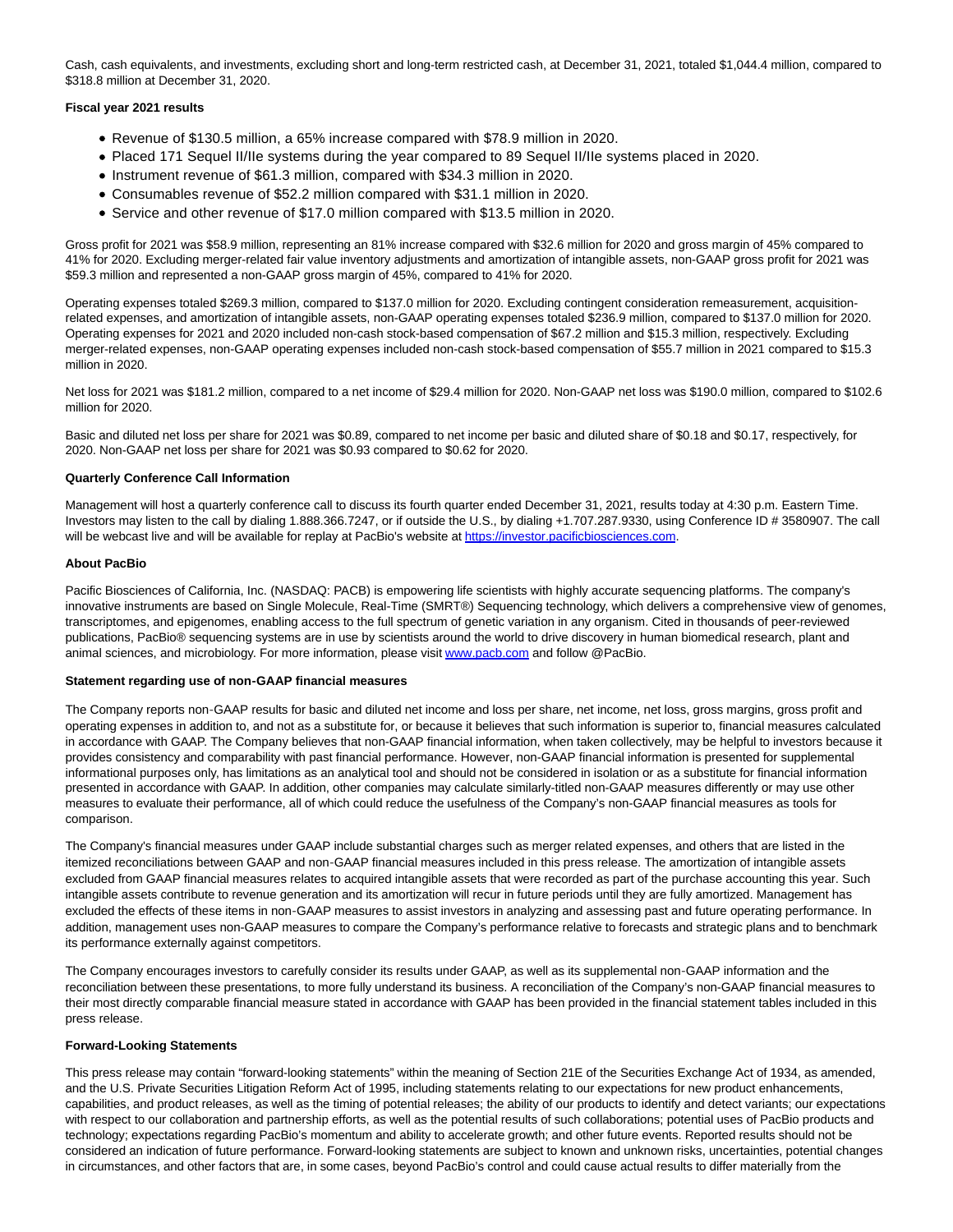information expressed or implied by forward-looking statements in this press release. Factors that could materially affect actual results can be found in PacBio's most recent filings with the Securities and Exchange Commission, including PacBio's most recent reports on Forms 8-K, 10-K, and 10-Q, and include those listed under the caption "Risk Factors." These forward-looking statements are based on current expectations and speak only as of the date hereof; PacBio disclaims any obligation to revise or update these forward-looking statements to reflect events or circumstances in the future, even if new information becomes available.

The condensed consolidated financial statements that follow should be read in conjunction with the notes set forth in PacBio's Annual Report on Form 10-K when filed with the Securities and Exchange Commission.

#### **Contacts**

**Investors:** Todd Friedman 650.521.8450 [ir@pacificbiosciences.com](https://www.globenewswire.com/Tracker?data=J-EZQdBu9JcsO4rWNhiJn7-BfPRpxkrz_iyRQjLmBMicdLaRjFCNHkUAM-Ptfmkgp63C1ov9DeOmlaRN9rzZ0MiXbNVRCs06ZCy9gsn4QAI=)

**Media:** Kathy Lynch [pr@pacificbiosciences.com](https://www.globenewswire.com/Tracker?data=7KgFh9GTuOnpzDrwh6CN-59BxMagg8nuo_leBwPJWcncynxT4a2oUAEo29bNoBtbyWO91LfVPAZWZnsKind5B-Q98WJKp_pA_aEuVM4nSIU5bv5Gj95BQKyyauazoGQ9Fx8Mx4r9GIyCowdgo7tcSh_vcprzPVd4FhZ2c6E-NNy_dpz9_r0AzhzXBl_Thc95zliGDEZH-B1g7kh4IQAJiumN8pGHTPMB4RqtpA6gBdzcyeHwxoK8dzk0Hx3xoNaWtPSMS4g4vtU2LTy-7-YQdBG8gFV_Zkql1dcHO9jPboo=)

 $\mathcal{L}=\mathcal{L}$  , we can also the set of the set of the set of the set of the set of the set of the set of the set of the set of the set of the set of the set of the set of the set of the set of the set of the set of the s

#### **Pacific Biosciences of California, Inc. Unaudited Condensed Consolidated Statement of Operations** (in thousands, except per share amounts)

|                                                       | Three Months Ended December 31, |           |               |           | Twelve Months Ended December 31, |            |      |            |  |
|-------------------------------------------------------|---------------------------------|-----------|---------------|-----------|----------------------------------|------------|------|------------|--|
|                                                       |                                 | 2021      |               | 2020      |                                  | 2021       | 2020 |            |  |
| Revenue:                                              |                                 |           |               |           |                                  |            |      |            |  |
| Product revenue                                       | \$                              | 31,167    | \$            | 23,626    | \$                               | 113,505    | \$   | 65,424     |  |
| Service and other revenue                             |                                 | 4,852     |               | 3,510     |                                  | 17,008     |      | 13,469     |  |
| <b>Total revenue</b>                                  |                                 | 36,019    |               | 27,136    |                                  | 130,513    |      | 78,893     |  |
| Cost of revenue:                                      |                                 |           |               |           |                                  |            |      |            |  |
| Cost of product revenue                               |                                 | 14,909    |               | 12,550    |                                  | 56,358     |      | 35,424     |  |
| Cost of service and other revenue                     |                                 | 4,161     |               | 3,185     |                                  | 14,989     |      | 10,903     |  |
| Amortization of intangible assets                     |                                 | 183       |               |           |                                  | 306        |      |            |  |
| Total cost of revenue                                 |                                 | 19,253    |               | 15,735    |                                  | 71,653     |      | 46,327     |  |
| Gross profit                                          |                                 | 16,766    |               | 11,401    |                                  | 58,860     |      | 32,566     |  |
| Operating expense:                                    |                                 |           |               |           |                                  |            |      |            |  |
| Research and development                              |                                 | 42,576    |               | 17,425    |                                  | 112,899    |      | 64,152     |  |
| Sales, general and administrative                     |                                 | 37,320    |               | 17,953    |                                  | 124,124    |      | 72,799     |  |
| Merger-related expenses (1)                           |                                 | 403       |               |           |                                  | 31,129     |      |            |  |
| Change in fair value of contingent consideration (2)  |                                 | 1,143     |               |           |                                  | 1,143      |      |            |  |
| Total operating expense                               |                                 | 81,442    |               | 35,378    |                                  | 269,295    |      | 136,951    |  |
| Operating loss                                        |                                 | (64, 676) |               | (23, 977) |                                  | (210, 435) |      | (104, 385) |  |
| Gain from Reverse Termination Fee from Illumina       |                                 |           |               | 98,000    |                                  |            |      | 98,000     |  |
| (Loss) gain from Continuation Advances from Illumina  |                                 |           |               |           |                                  | (52,000)   |      | 34,000     |  |
| Interest expense                                      |                                 | (3, 479)  |               |           |                                  | (12, 530)  |      | (267)      |  |
| Other income, net                                     |                                 | 1         |               | 912       |                                  | 93         |      | 2,055      |  |
| (Loss) income before benefit from income taxes        |                                 | (68, 154) |               | 74,935    |                                  | (274, 872) |      | 29,403     |  |
| Expense (Benefit) from income taxes (3)               |                                 | 1,175     |               |           |                                  | (93, 649)  |      |            |  |
| Net (loss) income                                     |                                 | (69, 329) | \$            | 74,935    | \$                               | (181, 223) | \$   | 29,403     |  |
| Net (loss) income per share:                          |                                 |           |               |           |                                  |            |      |            |  |
| <b>Basic</b>                                          |                                 | (0.31)    | $\frac{3}{2}$ | 0.40      | \$                               | (0.89)     | \$   | 0.18       |  |
| <b>Diluted</b>                                        | \$                              | (0.31)    | \$            | 0.37      | \$                               | (0.89)     | \$   | 0.17       |  |
| Shares used in computing net (loss) income per share: |                                 |           |               |           |                                  |            |      |            |  |
| Basic                                                 |                                 | 220,730   |               | 186,013   |                                  | 204,136    |      | 165,187    |  |
| <b>Diluted</b>                                        |                                 | 220,730   |               | 203,822   |                                  | 204,136    |      | 174,970    |  |
|                                                       |                                 |           |               |           |                                  |            |      |            |  |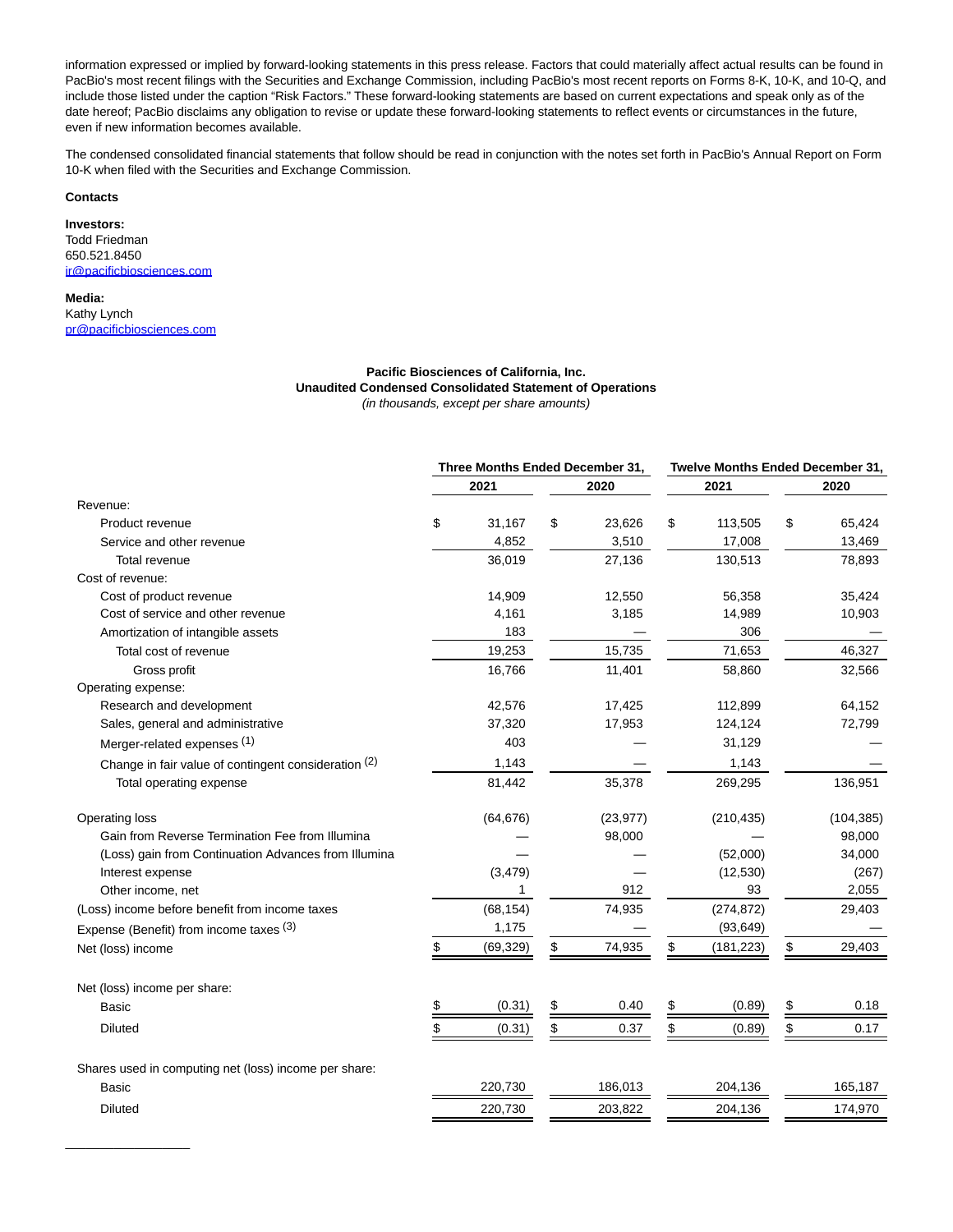(1) Merger-related expenses was \$0.4 million during the three months ended December 31, 2021, which consisted of transaction costs arising from the acquisitions of Omniome and Circulomics. Merger-related expenses was \$31.1 million during the twelve months ended December 31, 2021, which consisted of \$12.2 million in transaction costs arising from the acquisitions of Omniome and Circulomics and \$18.9 million in stock-based compensation expense resulting from the acceleration of certain equity awards in connection with the Omniome merger.

(2) Change in fair value of contingent consideration was \$1.1 million during the three months and twelve months ended December 31, 2021, which was due to fair value adjustments of milestone payments payable upon commercialization of acquired IPR&D.

(3) Deferred income tax expense was \$1.2 million during the three months ended December 31, 2021, which was due to an adjustment made to the valuation allowance in connection with the Omniome acquisition. Deferred income tax benefit was \$93.6 million during the twelve months ended December 31, 2021, due to the release of the valuation allowance for deferred tax assets due to the recognition of deferred tax liabilities in connection with the Omniome and Circulomics acquisitions.

# **Pacific Biosciences of California, Inc. Unaudited Condensed Consolidated Statement of Operations**

(in thousands, except per share amounts)

|                                                        | <b>Three Months Ended</b> |                   |    |                    |                   |           |  |
|--------------------------------------------------------|---------------------------|-------------------|----|--------------------|-------------------|-----------|--|
|                                                        |                           | December 31, 2021 |    | September 30, 2021 | December 30, 2020 |           |  |
| Revenue:                                               |                           |                   |    |                    |                   |           |  |
| Product revenue                                        | \$                        | 31,167            | \$ | 30,502             | \$                | 23,626    |  |
| Service and other revenue                              |                           | 4,852             |    | 4,385              |                   | 3,510     |  |
| Total revenue                                          |                           | 36,019            |    | 34,887             |                   | 27,136    |  |
| Cost of revenue:                                       |                           |                   |    |                    |                   |           |  |
| Cost of product revenue                                |                           | 14,909            |    | 15,530             |                   | 12,550    |  |
| Cost of service and other revenue                      |                           | 4,161             |    | 3,870              |                   | 3,185     |  |
| Amortization of intangible assets                      |                           | 183               |    | 123                |                   |           |  |
| Total cost of revenue                                  |                           | 19,253            |    | 19,523             |                   | 15.735    |  |
| Gross profit                                           |                           | 16,766            |    | 15,364             |                   | 11,401    |  |
| Operating expense:                                     |                           |                   |    |                    |                   |           |  |
| Research and development                               |                           | 42,576            |    | 27,508             |                   | 17,425    |  |
| Sales, general and administrative                      |                           | 37,320            |    | 31,606             |                   | 17,953    |  |
| Merger-related expenses (1)                            |                           | 403               |    | 30,726             |                   |           |  |
| Change in fair value of contingent consideration (2)   |                           | 1,143             |    |                    |                   |           |  |
| Total operating expense                                |                           | 81,442            |    | 89,840             |                   | 35,378    |  |
| <b>Operating loss</b>                                  |                           | (64, 676)         |    | (74, 476)          |                   | (23, 977) |  |
| (Loss) gain from Reverse Termination Fee from Illumina |                           |                   |    |                    |                   | 98,000    |  |
| Interest expense                                       |                           | (3, 479)          |    | (3,673)            |                   |           |  |
| Other income (expense), net                            |                           | 1                 |    | (133)              |                   | 912       |  |
| (Loss) income before benefit from income taxes         |                           | (68, 154)         |    | (78, 282)          |                   | 74,935    |  |
| Expense (Benefit) from income taxes (3)                |                           | 1,175             |    | (94, 824)          |                   |           |  |
| Net (loss) income                                      | \$                        | (69, 329)         | \$ | 16,542             | \$                | 74,935    |  |
| Net (loss) income per share:                           |                           |                   |    |                    |                   |           |  |
| Basic                                                  |                           | (0.31)            | \$ | 0.08               | \$                | 0.40      |  |
| <b>Diluted</b>                                         | \$                        | (0.31)            | \$ | 0.08               | \$                | 0.37      |  |
| Shares used in computing net (loss) income per share:  |                           |                   |    |                    |                   |           |  |
| Basic                                                  |                           | 220,730           |    | 202,194            |                   | 186,013   |  |
| <b>Diluted</b>                                         |                           | 220,730           |    | 215,127            |                   | 203,822   |  |
|                                                        |                           |                   |    |                    |                   |           |  |

<sup>(1)</sup> Merger-related expenses was \$0.4 million during the three months ended December 31, 2021, which consisted of transaction costs arising from the acquisitions of Omniome and Circulomics. Merger-related expenses was \$30.7 million in the three months ended September 30, 2021, which consisted of \$11.8 million in transaction costs arising from the acquisitions of Omniome and Circulomics and \$18.9 million in stock-based compensation expense resulting from the acceleration of certain equity awards in connection with the Omniome merger.

 $\overline{\phantom{a}}$ 

<sup>(2)</sup> Change in fair value of contingent consideration was \$1.1 million during the three months ended December 31, 2021, which was due to fair value adjustments of milestone payments payable upon the commercialization of acquired IPR&D.

<sup>(3)</sup> Deferred income tax expense was \$1.2 million during the three months ended December 31, 2021, which was due to an adjustment made to the valuation allowance in connection with the Omniome acquisition. Deferred income tax benefit was \$94.8 million during the three months ended September 30, 2021, due to the release of the valuation allowance for deferred tax assets due to the recognition of deferred tax liabilities in connection with the Omniome and Circulomics acquisitions.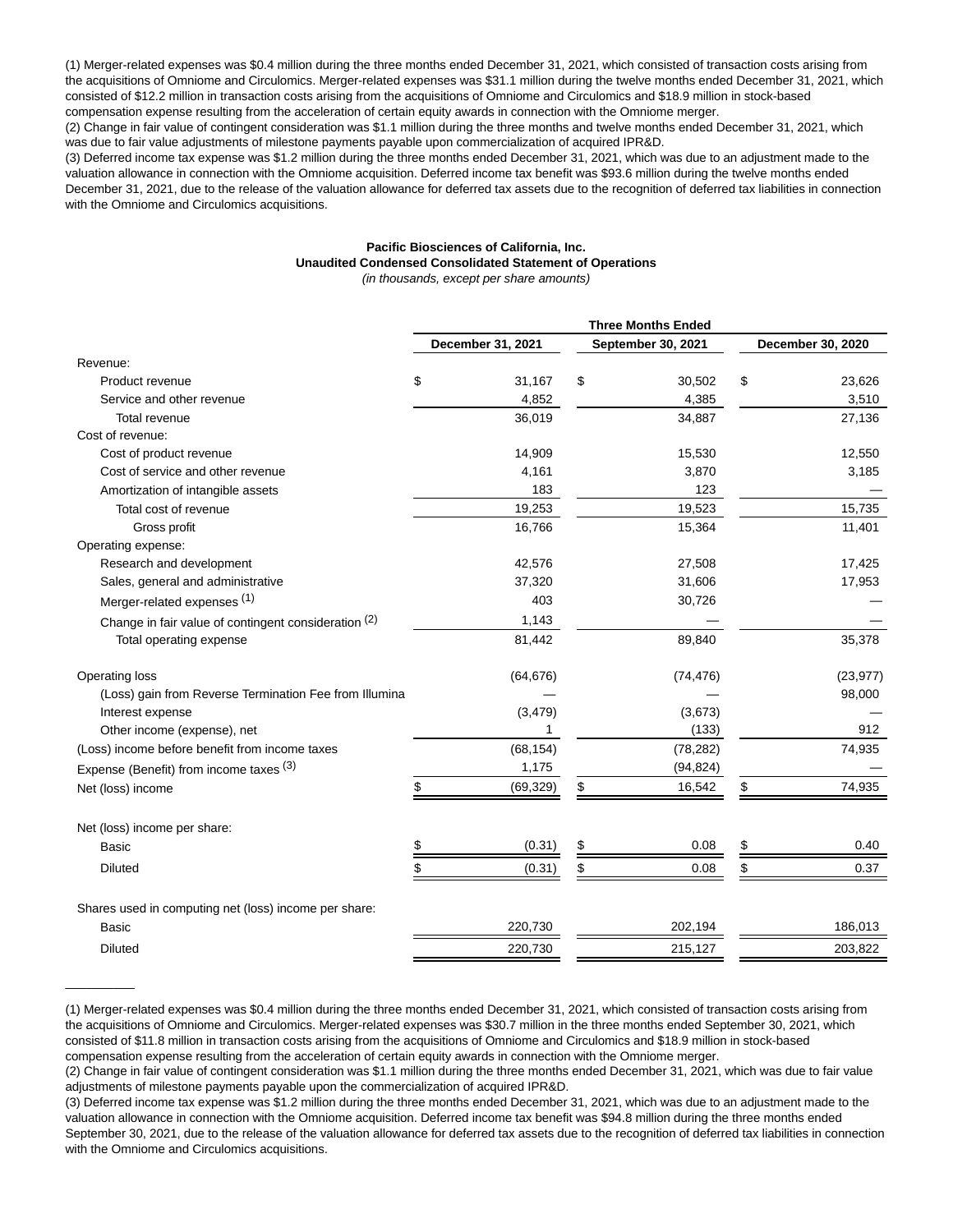## **Pacific Biosciences of California, Inc. Unaudited Condensed Consolidated Balance Sheets** (in thousands)

|                                                   | December 31, |              |    | December 31, |  |  |
|---------------------------------------------------|--------------|--------------|----|--------------|--|--|
|                                                   |              | 2020         |    |              |  |  |
| <b>Assets</b>                                     |              |              |    |              |  |  |
| Cash and investments                              | \$           | 1,044,400 \$ |    | 318,814      |  |  |
| Accounts receivable, net                          |              | 24,241       |    | 16,837       |  |  |
| Inventory                                         |              | 24,599       |    | 14,230       |  |  |
| Prepaid and other current assets                  |              | 7,394        |    | 4,870        |  |  |
| Property and equipment, net                       |              | 32,504       |    | 24,899       |  |  |
| Operating lease right-of-use assets, net          |              | 46,617       |    | 29,951       |  |  |
| Restricted cash                                   |              | 5,092        |    | 4,336        |  |  |
| Intangible assets, net                            |              | 410,979      |    |              |  |  |
| Goodwill                                          |              | 409,974      |    |              |  |  |
| Other long-term assets                            |              | 1,170        |    | 43           |  |  |
| <b>Total Assets</b>                               | \$           | 2,006,970    | \$ | 413,980      |  |  |
| <b>Liabilities and Stockholders' Equity</b>       |              |              |    |              |  |  |
| Accounts payable                                  | \$           | 11,002 \$    |    | 3,579        |  |  |
| Accrued expenses                                  |              | 36,261       |    | 17,350       |  |  |
| Deferred revenue                                  |              | 36,026       |    | 10,290       |  |  |
| Operating lease liabilities                       |              | 57,680       |    | 41,999       |  |  |
| Contingent consideration liability                |              | 169,717      |    |              |  |  |
| Convertible senior notes, net                     |              | 896,067      |    |              |  |  |
| Other liabilities                                 |              | 9,230        |    | 5,271        |  |  |
| Stockholders' equity                              |              | 790,987      |    | 335,491      |  |  |
| <b>Total Liabilities and Stockholders' Equity</b> | \$           | 2,006,970    | \$ | 413,980      |  |  |
|                                                   |              |              |    |              |  |  |

# **Pacific Biosciences of California, Inc. Reconciliation of Non-GAAP Financial Measures** (in thousands, except per share amounts)

|                                                                            | <b>Three Months Ended</b> |                      |    |                                 |    |                      | <b>Twelve Months Ended</b> |                      |    |                      |  |
|----------------------------------------------------------------------------|---------------------------|----------------------|----|---------------------------------|----|----------------------|----------------------------|----------------------|----|----------------------|--|
|                                                                            |                           | December 31,<br>2021 |    | <b>September</b><br>30,<br>2021 |    | December 31,<br>2020 |                            | December 31,<br>2021 |    | December 31,<br>2020 |  |
| GAAP net (loss) income                                                     | \$                        | (69, 329)            | \$ | 16,542                          | \$ | 74,935               | -\$                        | $(181, 223)$ \$      |    | 29,403               |  |
| Merger-related expenses (1)                                                |                           | 403                  |    | 30,726                          |    |                      |                            | 31,129               |    |                      |  |
| Income tax expense (benefit) resulting from<br>acquisitions <sup>(2)</sup> |                           | 1,175                |    | (94, 824)                       |    |                      |                            | (93, 649)            |    |                      |  |
| Fair value adjustment to Circulomics inventory<br>at acquisition date      |                           |                      |    | 183                             |    |                      |                            | 183                  |    |                      |  |
| Change in fair value of contingent<br>consideration <sup>(3)</sup>         |                           | 1,143                |    |                                 |    |                      |                            | 1,143                |    |                      |  |
| Amortization of intangible assets                                          |                           | 226                  |    | 154                             |    |                      |                            | 380                  |    |                      |  |
| Gain from Reverse Termination Fee from<br>Illumina                         |                           |                      |    |                                 |    | (98,000)             |                            |                      |    | (98,000)             |  |
| Loss (gain) from Continuation Advances from<br>Illumina                    |                           |                      |    |                                 |    |                      |                            | 52,000               |    | (34,000)             |  |
| Non-GAAP net loss                                                          |                           | (66, 382)            | \$ | (47, 219)                       | \$ | (23,065)             | \$.                        | (190, 037)           | \$ | (102, 597)           |  |
| GAAP net (loss) income per share - diluted                                 | \$                        | (0.31)               | \$ | 0.08                            | \$ | $0.37$ \$            |                            | $(0.89)$ \$          |    | 0.17                 |  |
| Merger-related expenses (1)                                                |                           |                      |    | 0.15                            |    |                      |                            | 0.15                 |    |                      |  |